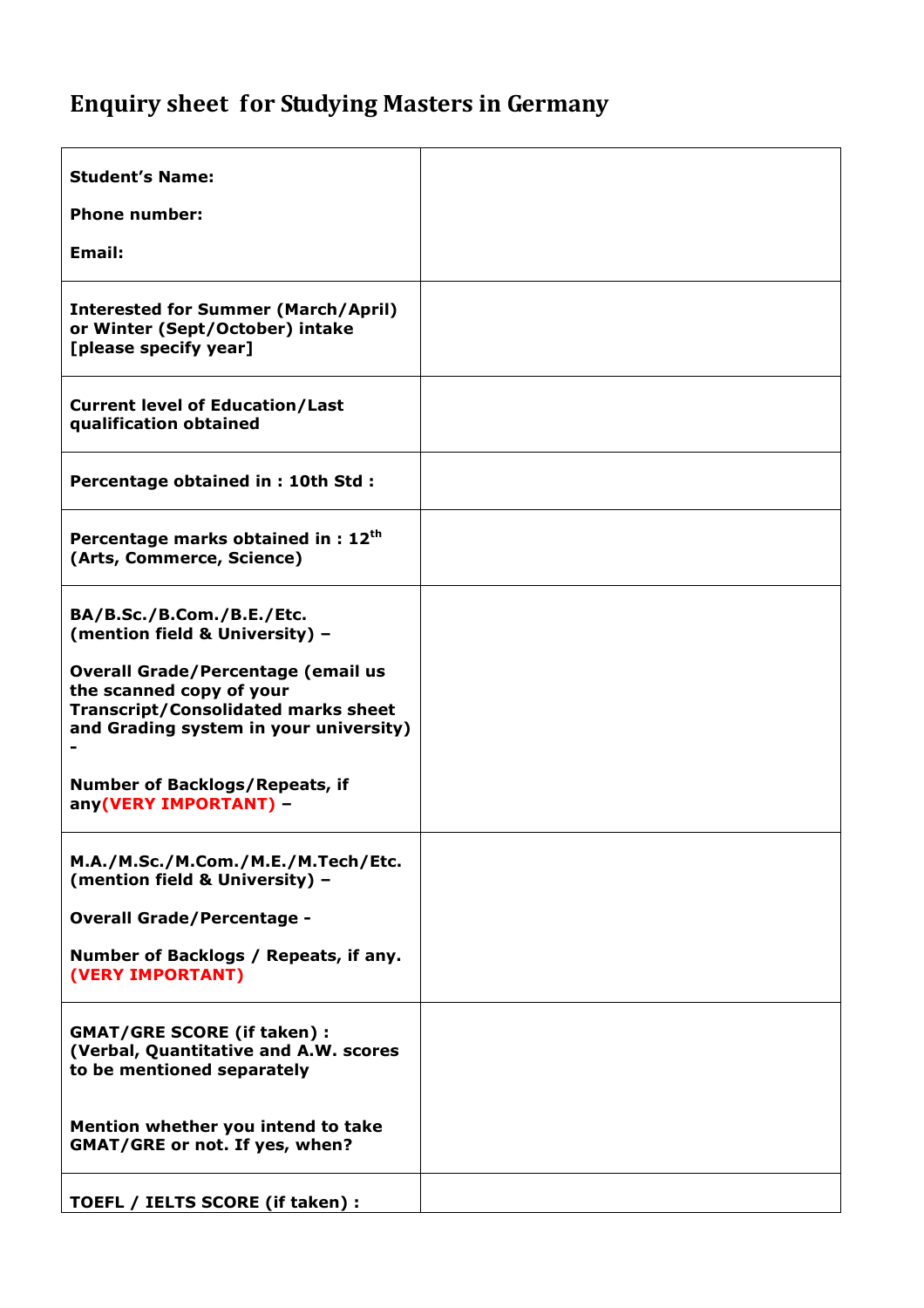| (R-, W-, S- and L- scores to be<br>mentioned separately)                                                                                                                                   |  |
|--------------------------------------------------------------------------------------------------------------------------------------------------------------------------------------------|--|
| Mention whether you intend to take<br>TOEFL/IELTS or not? If yes, when?                                                                                                                    |  |
| <b>Research Experience:</b><br>(Mention the period from __ to __ )<br>Specify area of reserach                                                                                             |  |
| <b>Work Experience:</b><br>(Mention the period from __ to ___ )                                                                                                                            |  |
|                                                                                                                                                                                            |  |
| <b>Additional Qualification, if any:</b>                                                                                                                                                   |  |
| Masters program interested in:<br>(Please indicate the broad areas of<br>Masters programs that you are<br>interested in)                                                                   |  |
| Your budget for Tuition Fees per year<br>in Euros                                                                                                                                          |  |
| How will you finance your cost of<br>studies and living expenses in<br><b>Germany?</b>                                                                                                     |  |
| Do you know German Language? If<br>yes, please provide details of where<br>you have learnt German language and<br>the level (A1/A2/B1/B2) completed<br>If you do not know German language, |  |